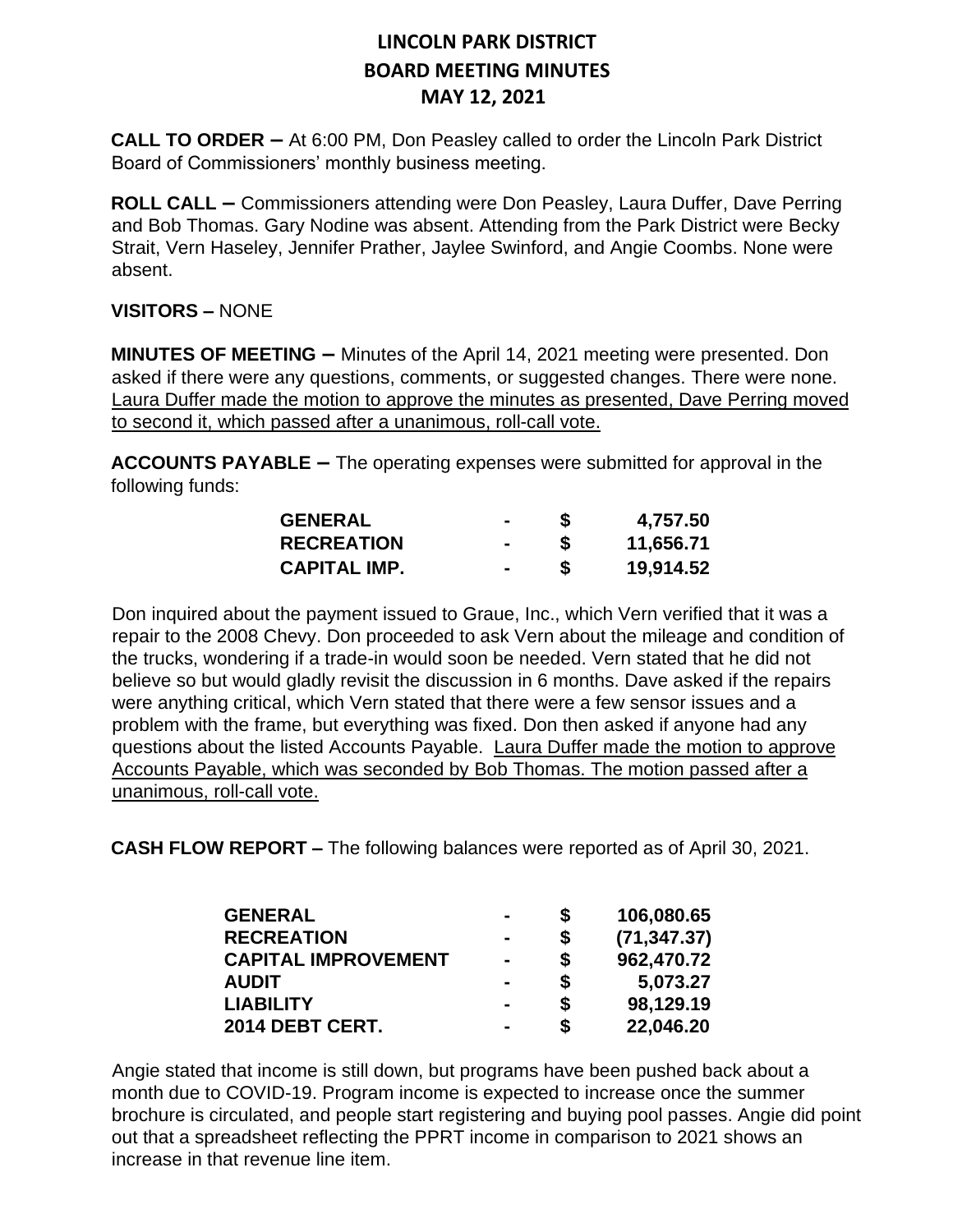#### **EXECUTIVE DIRECTOR – BECKY STRAIT**

- A slideshow presentation was displayed as she spoke on a few topics:
	- o Rotary Fundraiser for Wheelchair Swing:
	- **Elks Charitable Trust Fund donated \$8,500.00 towards the swing.**
	- The chicken dinner earned \$2,500.00 in sales and another \$500.00 in cash donations.
	- All these generous contributions reduce the amount to be contributed by the Park District; the total cost of the project is around \$17,000.00 and the balance not covered by donations is expected to be around \$3,000.00.
	- $\circ$  Jaylee and Becky have joined the City's 3<sup>rd</sup> Friday Committee and May 21<sup>st</sup> is the first event Friday from 5:30 – 8:30pm.
	- The Park District will be represented with a game booth (jump rope, volleyball, child axe throwing and archery) and information to promote events scheduled for the summer.
	- Rachel, the LPD Zumba instructor, will be attending to promote her upcoming classes.
	- **Dave inquired as to where the 3<sup>rd</sup> Friday celebration is scheduled to take place, which** Becky verified that it will be around the downtown square, where various vendors and a band will be set up for the public to enjoy.
	- Business around the square and within the community are expected to also participate.
	- **There may also be artisans with booths set up at some of the events.**
	- Some lifeguards may help run some of the games at the LPD booth.
	- Rotary has asked if it might be possible to get the wheelchair swing partially constructed so that it can be displayed at a few of the events, which Vern stated he would work on getting that done.
	- $\circ$  A community survey has been created to have the public fill out either while at the 3<sup>rd</sup> Friday event or via our social media.
	- **Example 2** Becky is working on advertising an incentive, to get more of the public to contribute their input, such as a family pool pass.
	- Dave stated that he is often questioned as a Board Member as to what the Park District has to offer the community, since most of the public does not understand the parameters of the Park District.
		- Jen stated that she found many of the applicants for the summer positions were unaware of how much the Park District does for the community.
		- Dave stated that he believes there is a lack of LPD presence within the community.
	- Becky informed the Board that she would like to redevelop LPD brochures and reach out to work with the local schools more.
	- o City Parks:
	- **EXECT** Becky informed the Board that she was able to speak with the Mayor at the 3<sup>rd</sup> Friday meeting. Dave offered to join Becky at the next meeting with the Mayor.
	- **From her discussion with Tracy, Becky learned that the City had recent discussions with** the County about their parks in Lincoln, in which Wanda Rohlfs acted as the City's representative.
	- Tracy discussed the possibility of creating a Pilot program where the City would give LPD control of one city park and the City could fund a new playground.
	- Don stated that Tracy's suggestions were not conducive to LPD's plans on applying for OSLAD grant funding to use taxpayers' money more efficiently to upgrade the parks.
	- Bob queried what the crux of the issue at hand is. Both Don and Dave gave a synopsis of the conversation with the City regarding the City's parks and the old City Ordinance.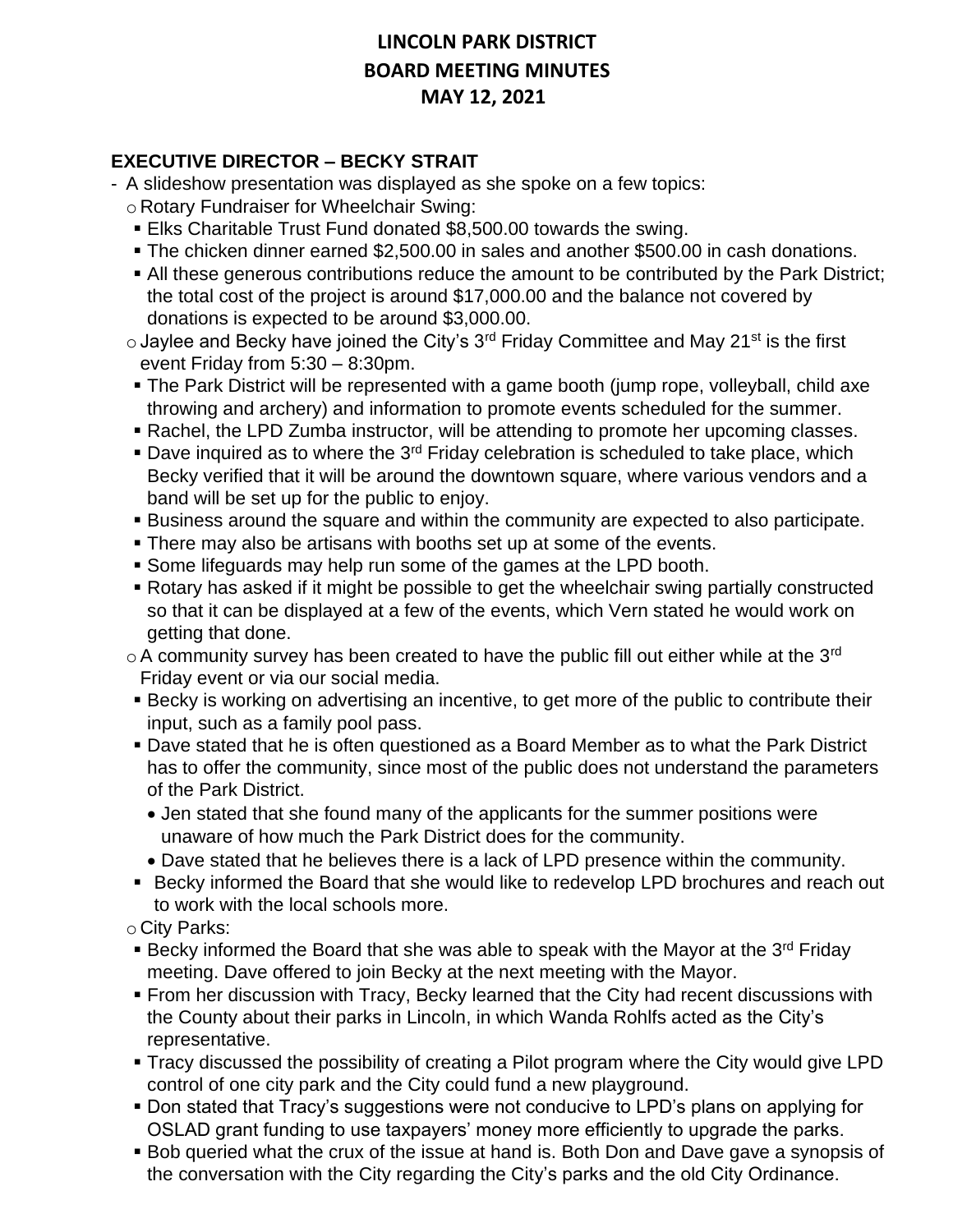- Bob then stated that it seems like the City is not honoring the Ordinance from the 1960's and that perhaps a new Ordinance needs to be drafted.
- $\circ$  Foundation meeting to discuss the July 4<sup>th</sup> Celebration event:
- **EXECT As EXECT A** Becky has been working to see if any local food truck vendors would like to participate.
- **Eliers have been mailed to all previous donors and other businesses will be asked about** donations towards the events.
- The amount of current donations received this year is just under \$1,500.00, but the fundraising is not yet done.
- **•** Jaylee is working on some games to be scheduled the evening of July  $4<sup>th</sup>$ , and Jennifer is working to coordinate some activities at the pool.
- **Some events that are already planned are:** 
	- Children's Parade on Saturday morning.
	- The pool will open at noon and everyone will get a free popsicle.
	- Other activities, such as the games and band will be from 6-9pm and the firework show should start shortly after 9:00pm.
- $\circ$  The Pool opening is in progress, but we are researching an app that will help the guards track the number of attendees since the State guidelines restrict capacity to 50%.
- We have decided not to use the token system to monitor entry to the pool and are researching wrist band prices instead.
- Becky stated that there are some designed to work with aquatic centers and are affordable to purchase enough of a variety to rotate colors/patterns daily.
- **.** Jen has been working to engage the lifeguards and attending classes to manage a pool.
- o The Veteran's Assistance Commission has been working with myself and Jennifer to plan their memorial 9/11 run this fall.
- **.** Jen and I have met with Joe and Marsha to discuss the event and course of the run.
- Becky informed the Board that proceeds of the run will be donated to the VAC's Small House Project, which will help local Veterans.
- A donation of \$200.00 from LPD was agreed upon.
- **Dave stated that this event will be good advertising for LPD.**
- o I reviewed the IPARKS and State's Harassment training, and the State's is the one that I have asked all staff, including seasonal, to complete.
- o Regular staff have been scheduled to attend CPR and AED certification.
- o Operating hours have been extended and shifts adjusted to accommodate the new hours The public has been appreciative of those efforts.
- oThe seasonal staff recently started.
	- Moriah will be managing the workers in the concessions and pool attendants.
	- Moriah also met with the Health Department for the annual inspection to get licensure for the concession stands.
	- **Elizabeth Parrott is currently in the process of getting recertified as a lifeguard and then** will continue her certification to be able to certify other lifeguards.
	- Becky is planning on getting certified to be a lifeguard for the end of the season when it is harder to schedule guards once school resumes.
	- Becky has been in contact with the Illinois State Police regarding the State requirement of background checks for all employees, however, there is about a 6-week turnaround.
- o The Governor has released information about his proposed "Bridge Phase", which will allow up to 60% capacity for our facility. However, the details on the pool's restrictions are a little confusing, and we have decided not to change what has already been planned.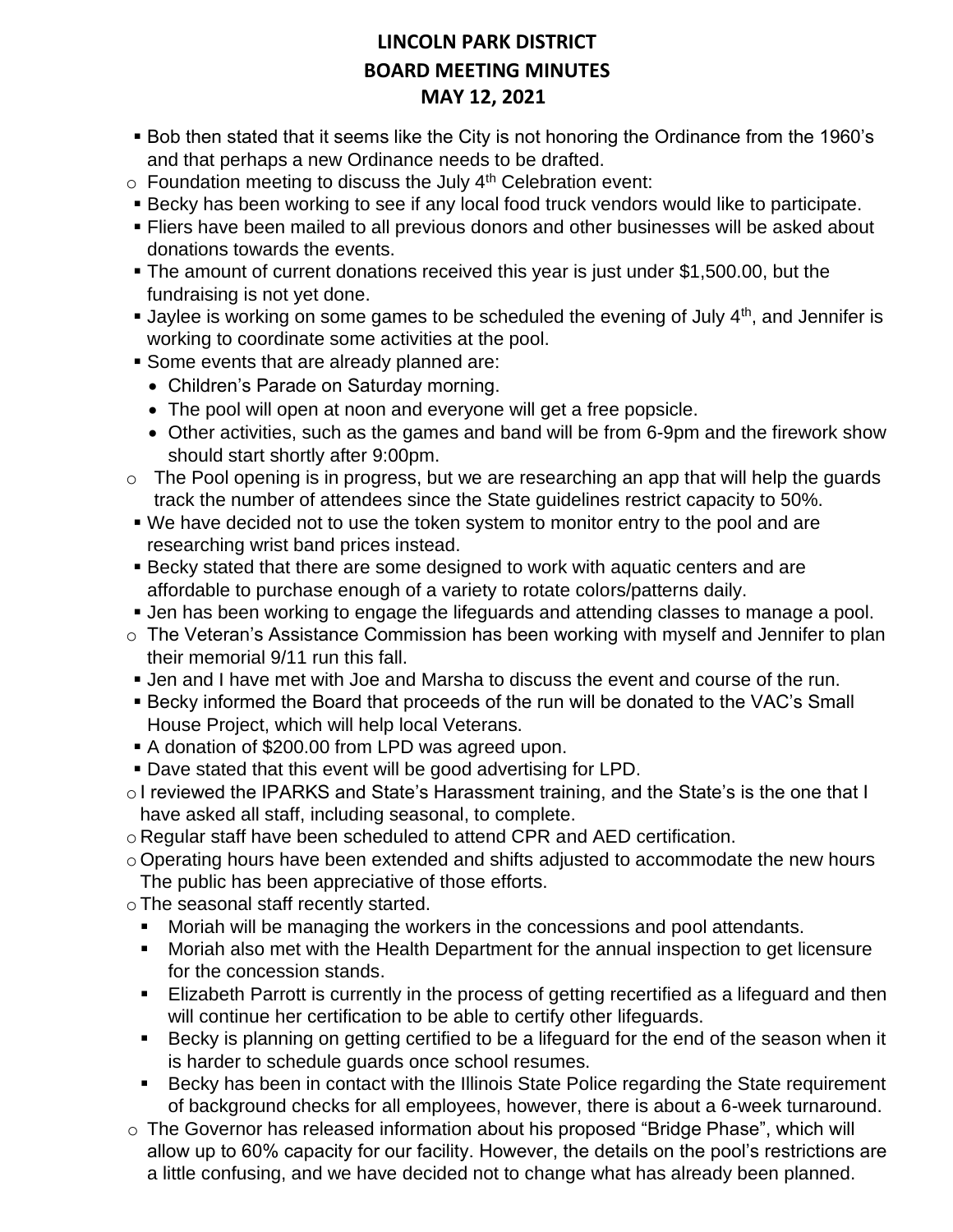- o The Gentleman Patron who fell previously in our parking lot has informed me that he submitted his forms to the hospital stating that he did not hold LPD liable for the incident and was notified by his Doctor's billing dept that action against LPD would still be pursued. Becky spoke with IPARKS and was informed that the Doctor's office should not be able to dictate to the patient whom he should deem liable. Becky stated that she would follow up as more information became available.
- o George Alarm has been installing adding additional cameras to cover the parking lots and entryways.
	- Dave inquired if the cameras would be High visibility?
	- Vern stated that they would be infrared HD quality cameras.
	- **EXECT SECT SECT SECT SECT SECT FIELD FIGURE IS NOTED FIGURE.** Becky stated that the exterior cameras would have a zoom feature.
	- Becky has also asked George Alarm about the lighting in the parking lots and was assured that the cameras are being installed function well in the low light.
- $\circ$  Jaylee has ordered a variety of branding merchandise, featuring the LPD logo, such as sunglasses, frisbees, drink coozies and chapsticks.
- o Becky represented LPD as a guest reader for the Lincoln Public Library, which will be posted on their website soon. She also donated one day passes and other LPD branded merchandise for the Library to include in their goody bags as rewards for the kids' summer reading program.
- o New bleachers have been ordered to replace the old wooden ones around the baseball fields.
- $\circ$  Becky has been speaking with WLCN about updating LPD's radio advertisement recordings.
- o Becky met with Jason Mauhar, of By Design Landscaping, to discuss the next phase of the Administrative Office's updates.
	- **The work will begin in August and will update in the remainder of the front as well as** around the building towards the driveway on the right.
	- **.** Jason also provided a few ideas of what to add to the islands in the Fit Zone lot and will work on a quote for this area.
- o Becky informed the Board that she has written letters to State Representatives on behalf of LPD, regarding the upcoming discussion about the State's OSLAD Grant and its future.
	- Previous Federal Recovery Grants, to help businesses survive the COVID-19 pandemic, were not open to Park Districts previously, but may be opened to them in the future.
	- **EXECT A** Becky did receive positive feedback from Sally Turner, who stated her support of Park Districts.
- $\circ$  Vern and Tony brought to Becky's attention that the batwing mower was starting to need more and more repairs.
	- Central Illinois Ag was contacted for a quote to trade in for a replacement.
	- Unfortunately, supplies are limited due to the pandemic and there was only 1 in stock; the wait for another was estimated to be a year.
	- However, Central IL Ag was offering \$10,000.00 for the current piece as a trade, which left the outstanding balance at \$13,000.00.
	- **E** Becky informed the Board that due to demand, a decision was needed quickly, and Don had been called into the discussion.
	- **Don and Becky decided to proceed with the trade, but there was a choice to either write** a check for the balance or to finance payments over a 5-year term.
	- Dave inquired as to the brand of equipment, which Vern verified both are Bush Hogs.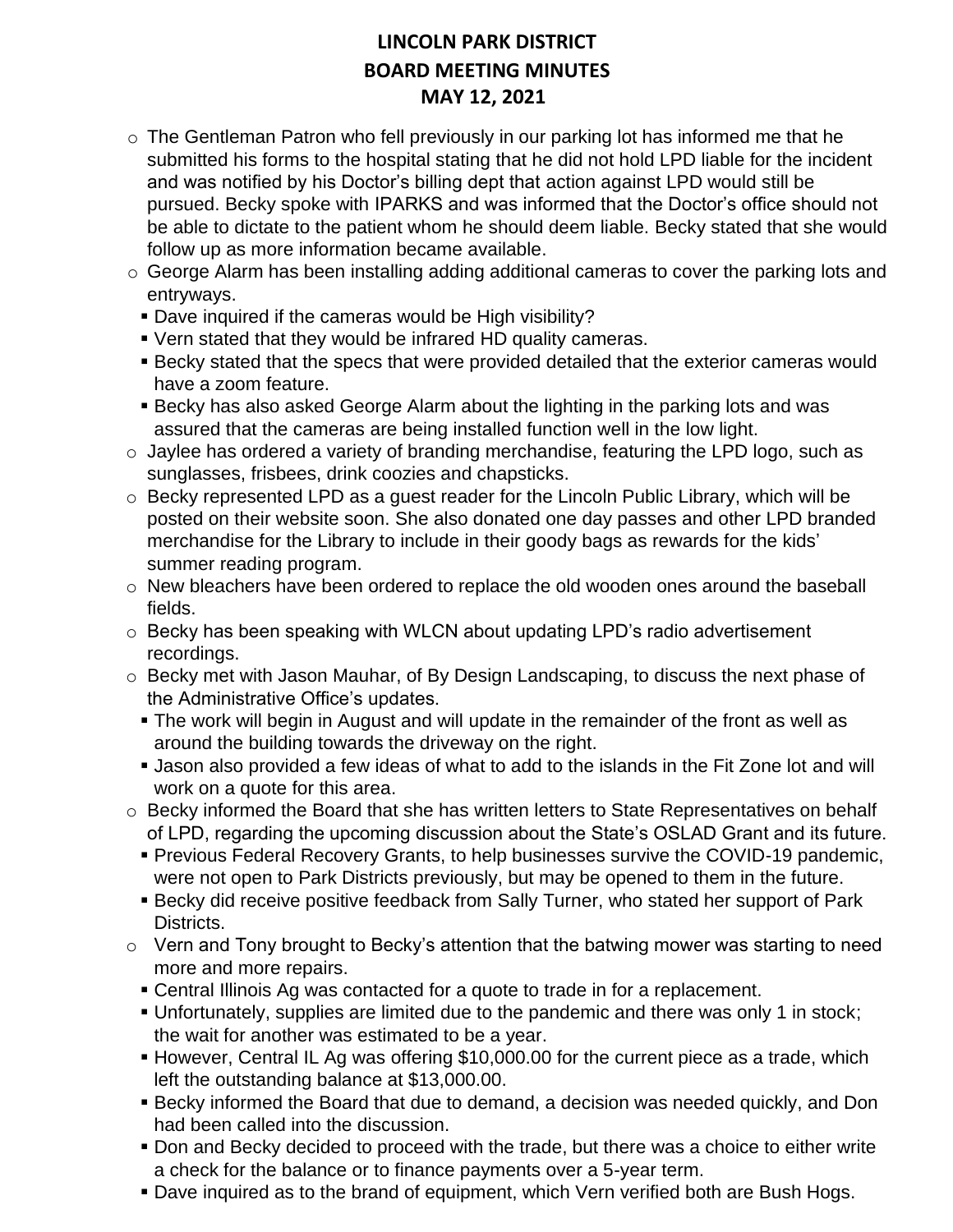- Becky explained that the financing offered was 0% for 36-48 months, but had an annual fee of \$150.00.
- Dave Perring made the motion to pay the remaining balance outright and not to finance the purchase of the new Bush Hog batwing mower. Bob Thomas moved to second that motion, which then passed after a unanimous, roll-call vote.
- o Becky stated that the pool chemicals had been delivered and that she had inquired about availability of chemicals during the summer period.
	- **There have been recent news articles about scarcity due to the pandemic.**
	- **EXTERGHED Hawkins, Inc. assured Becky that they had enough stockpiled to fulfill their contracts this** summer.

### **FITNESS MANAGER'S REPORT – JENNIFER PRATHER**

- Group Fitness class attendance was for up April; many Active Agers have returned.

- Dr. Goldstein, a local chiropractor, has resumed his monthly meetings to discuss Senior related health topics. The attendance was a little low the first month, but that could be due to the new day/time of his event.

- Jennifer is teaching a new Senior group fitness class on Tuesday mornings.

- All aerobics instructors have been recertified in CPR and AED, and that training was followed up by a staff meeting.

- At the Balloons over Route 66 meeting, permission to hold the evening glow on LPD grounds was requested, and Becky approved it.

- The annual 5K has been changed to coincide with the Balloons over Route 66 event and the registration has gone live on our website.

- Elizabeth Parrott has agreed to get certified to be able to certify other lifeguards and is excited about returning to work at the Park District this summer.

- The lifeguards have been hired, but only 22 this year. Jen has been working to get the guards office and records organized before the season starts.

- There are reservations required to participate in Water Aerobics, swim lessons and pool parties. All of which are filling up quickly and the season has not even started yet. So far, there have been 9 pool parties booked and 62 swim lesson registrations submitted.

- Jen did a Facebook live to discuss the pool opening, which resulted in Mt. Pulaski's pool manager contacting Jen to confer on State guidelines.

- Jen held a guard photo shoot for promos throughout the season.

-Schools have not all had PE programs due to the pandemic and Becky approved issuing passes to the facility early so that the guards could work out in preparation for lifeguard training. A few guards have been attending classes and using the facility regularly.

- West-Lincoln Broadwell school's PTO contacted LPD about purchasing one-day swim passes for their students since they were unable to have an end-of-year field trip. Becky approved a reduced rate for those passes (Qty 210). With Becky's permission, Jen emailed all the other local schools with the same offer. Dave stated that he thought that was a good marketing strategy to get more people to the facility. Laura said that she knows PTOs are always looking for ideas for the kids' benefit.

- Both the Christian Child Care and YMCA have requested to use the aquatic center for the summer. Days of attendance will be alternated so both groups are not here on the same days and all the paperwork regarding LPD guidelines have been disbursed. Jen did speak with Becky about requesting to amend the hours of attendance, by moving it up an hour, the groups will mostly avoid the busiest hours of public attendance. Becky did speak with the YMCA about the change in pool hours and usage of LPD gym was also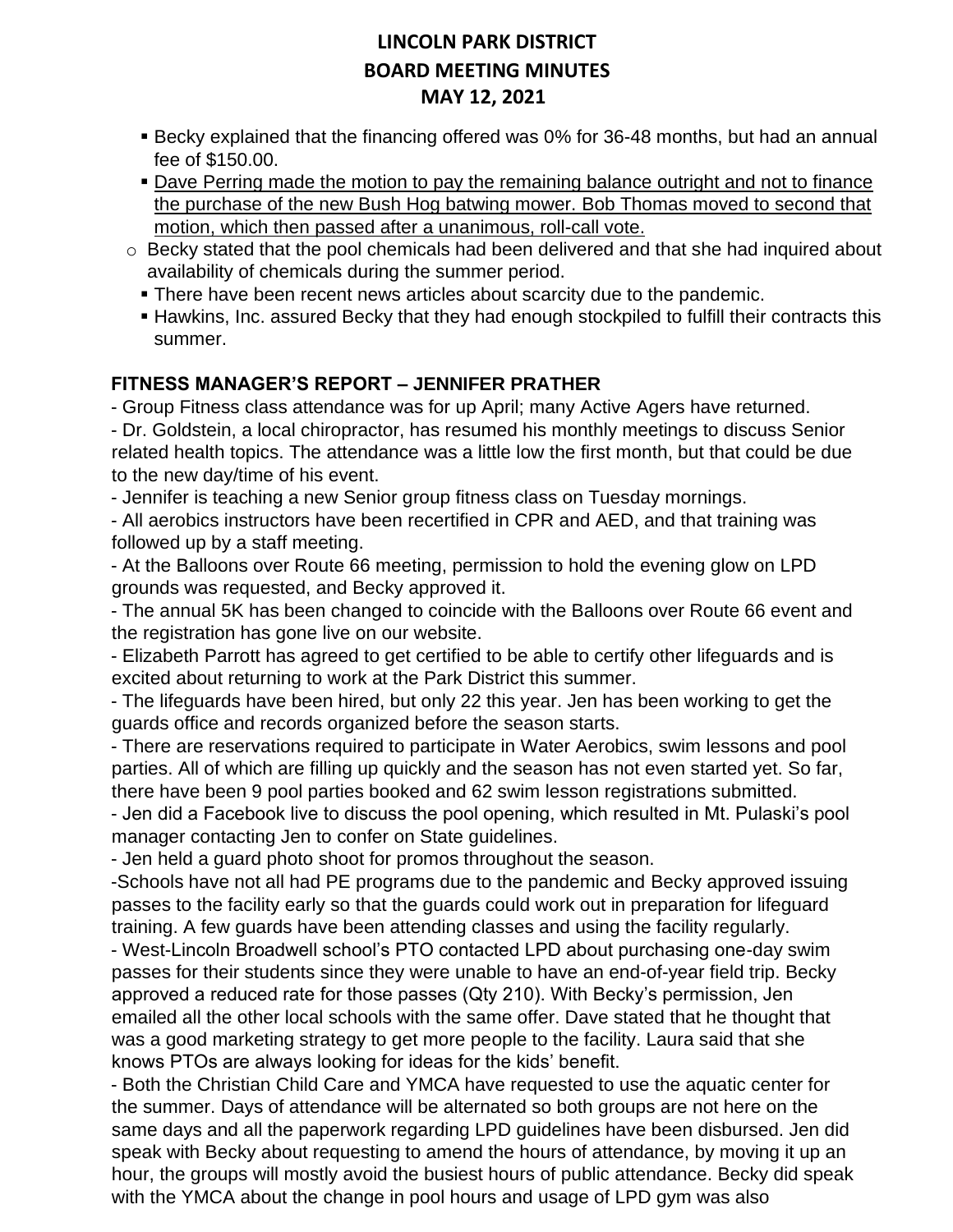requested. The YMCA is not in their usual gym this summer, but is using a church instead, and is not planning any other field trips either. It was agreed upon by both groups not to attend on the "free Fridays", since they tend to have high public attendance.

#### **OPERATIONS REPORT – VERN HASELEY**

- Vern informed the Board that all summer staff were working and helping to get caught up on the mowing everywhere.

- Vern reported to the Board that JD got hit by a falling limb while mowing out at Memorial Park, which is a first in all his years working at LPD. Don asked Becky to investigate OSHA requirements to make sure that the standards are being met.

- Ryan Benson, of Garland Roofing, was on sight to inspect a roof leak after the rains. One was in the women's locker room, which had just been replaced last year. Don asked if the work was still covered under a warranty, and Vern stated that repairs have been done already.

#### **PROGRAM REPORT – JAYLEE SWINFORD**

**-** Baseball, Softball and Tee ball practices have started, games will be starting next week, and the Concession stands will open on Monday.

**-** Women's Softball has 4 teams and will be starting at the end of the month.

**-** Adult Kickball is a new program this year. The league was just posted, and 3 teams have picked up packets already; games start in June.

**-** The Summer Program Guide is done and includes many new programs along with some of the favorites from previous years. A few of the new programs include a tie-dye camp, glow dance, scavenger hunt and nature camp. Online registrations for some programs have already been received.

**-** LPD's new Driving Range Membership is now being offered to the public and advertising will be increased soon. Laura provided Jaylee with a name of a possible Golf Instructor. **-** Becky and Jaylee have been discussing the possibility of providing a tumbling program this summer.

**-** Jaylee mentioned that she was working with Becky to get LPD exposure at the 3rd Friday events this summer.

#### **CORRESPONDENCE: None**

#### **UNFINISHED BUSINESS:**

A**.** Capital Improvements:

- 1. Exterior Water Main: Pipe is on backorder, waiting for its delivery.
- 2. Rotary Wheelchair Swing installation is scheduled after July  $4<sup>th</sup>$  celebration.
- 3. Exchange Club Park is pending weather for installation.

B. Aquatic Center:

- 1. All vessels are full and operational, but current temp is 55◦F.
- 2. There was a small issue with the wading pool and there was worry of a leak.
	- a. The pool was full and circulation pumps were running.
	- b. With the features running on a hot day with 55mph winds, all 16,000 gallons of water evaporated.
	- c. Tony and Vern did the calculations with 2 gallons circulating through the air per minute, it was entirely possible.
	- d. As a result, the features will not be running overnight.